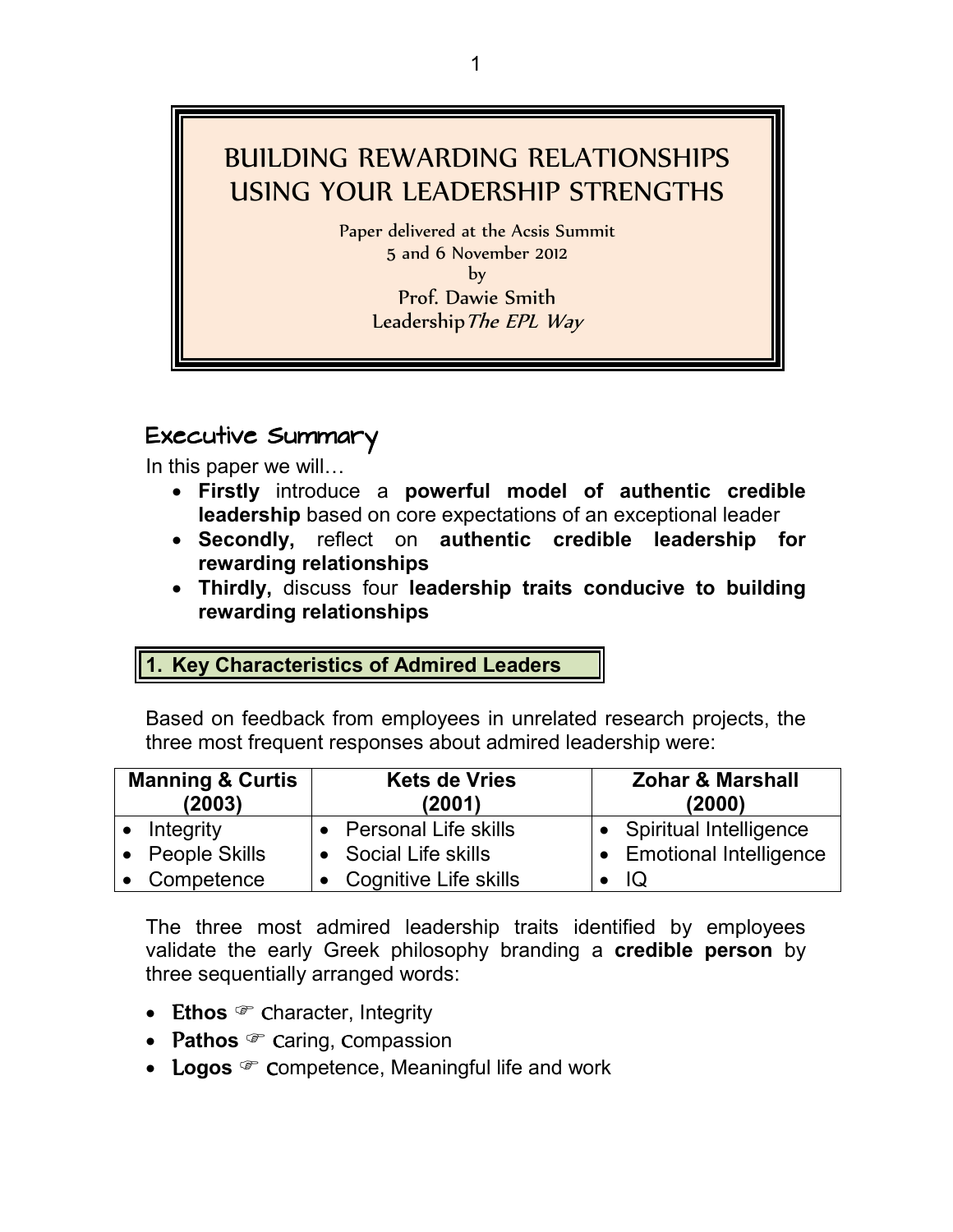This is also the brand of **Leadership** *The EPL Way* as represented in the model below:



The circle around the Pyramid represents the Circle of Influence and Credibility of the leader. *Credibility* and *credit* share the same root origin, *credo*, meaning *I trust,* or *I believe*. A loan officer checking your credit is literally checking on your store of believability.

#### **2. In search of authentic credible leadership**

### Integrity statistics

The importance of authentic credible leadership for relationship building is confirmed by the first trait of admired leaders referred to earlier: **Integrity (**C**haracter). Integrity or Character** is a primary trait of an authentic leader. Secondary persona traits have no enduring worth in a long-term relationship.

In two unrelated studies in the USA 85% employees placed integrity and honesty at the top of characteristics of admired leaders.

The outcome of lack of integrity in leadership and business in South Africa is seen in an Access Point Survey in 2003 where:

- 69% of South African workers indicated that they distrust their colleagues
- 66% employees indicated that they distrust their immediate bosses.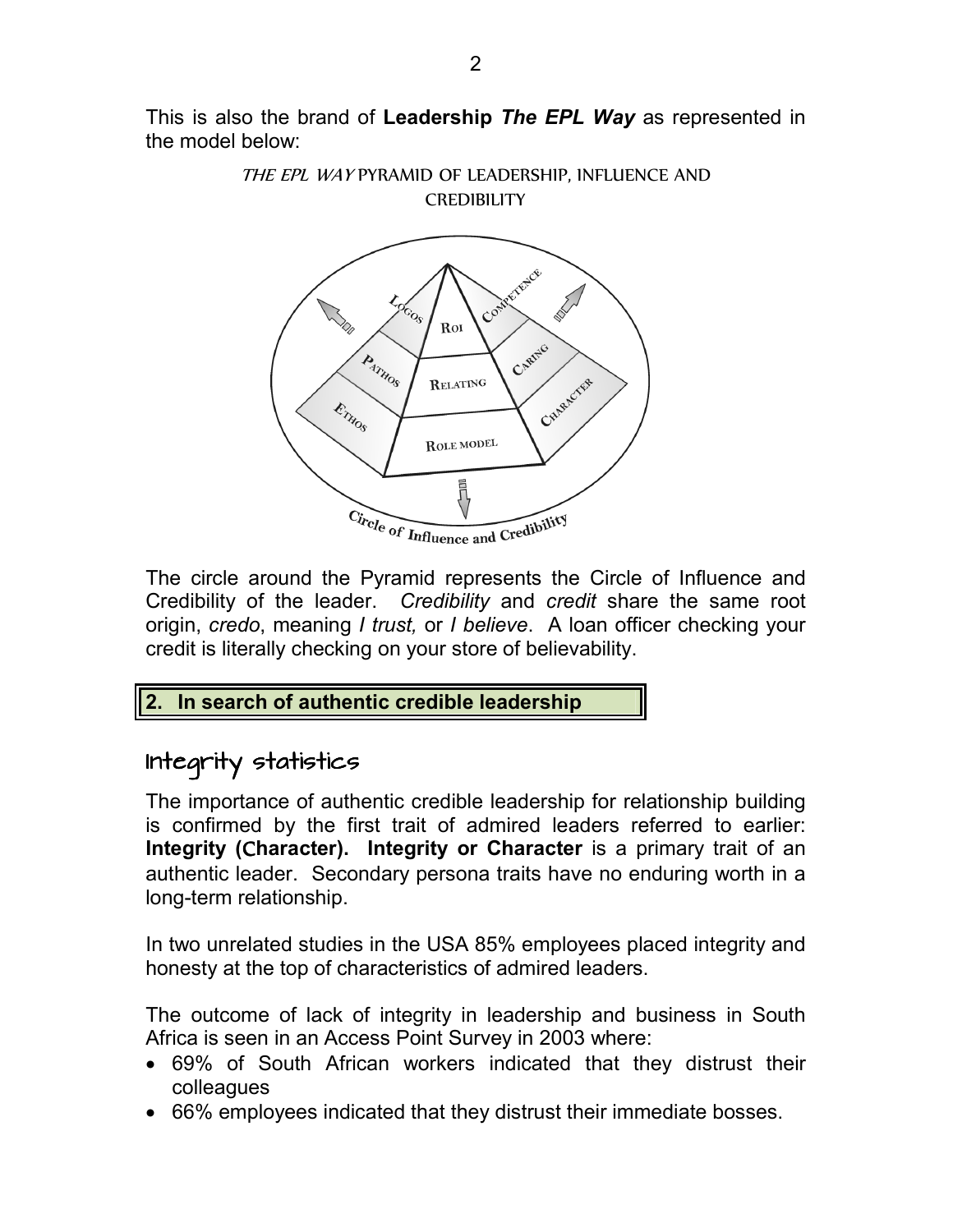### Character building behaviour

Cashman sees **authenticity** as the central core of effective relationships. Imagine a relationship without authenticity!

An authentic credible leader has a character-based, *inside-out* **approach** to personal and interpersonal effectiveness. The inside-out approach says it is futile to put personality ahead of character, to try to improve relationships with others before improving ourselves. Inside-out means that to **have** quality relationships, **be** the kind of person who generates pleasant relationship. If you want to be trusted, **be** trustworthy (Covey, 1994).

The opposite of inside-out, namely **outside-in** results in unhappy people who feel victimised and immobilised, who focus on the weaknesses of other people and who blame the circumstances they feel are responsible for their own situation (Covey, 1995).

Quality, enduring relationships are also built on **trust**. Trust is built on trustworthiness which, in turn, is built on character, caring and competence (see model).



To summarise, ongoing constructive relationship building requires the leader to:

- be authentic, genuine
- demonstrate integrity or character it builds trust
- live inside-out
- be trustworthy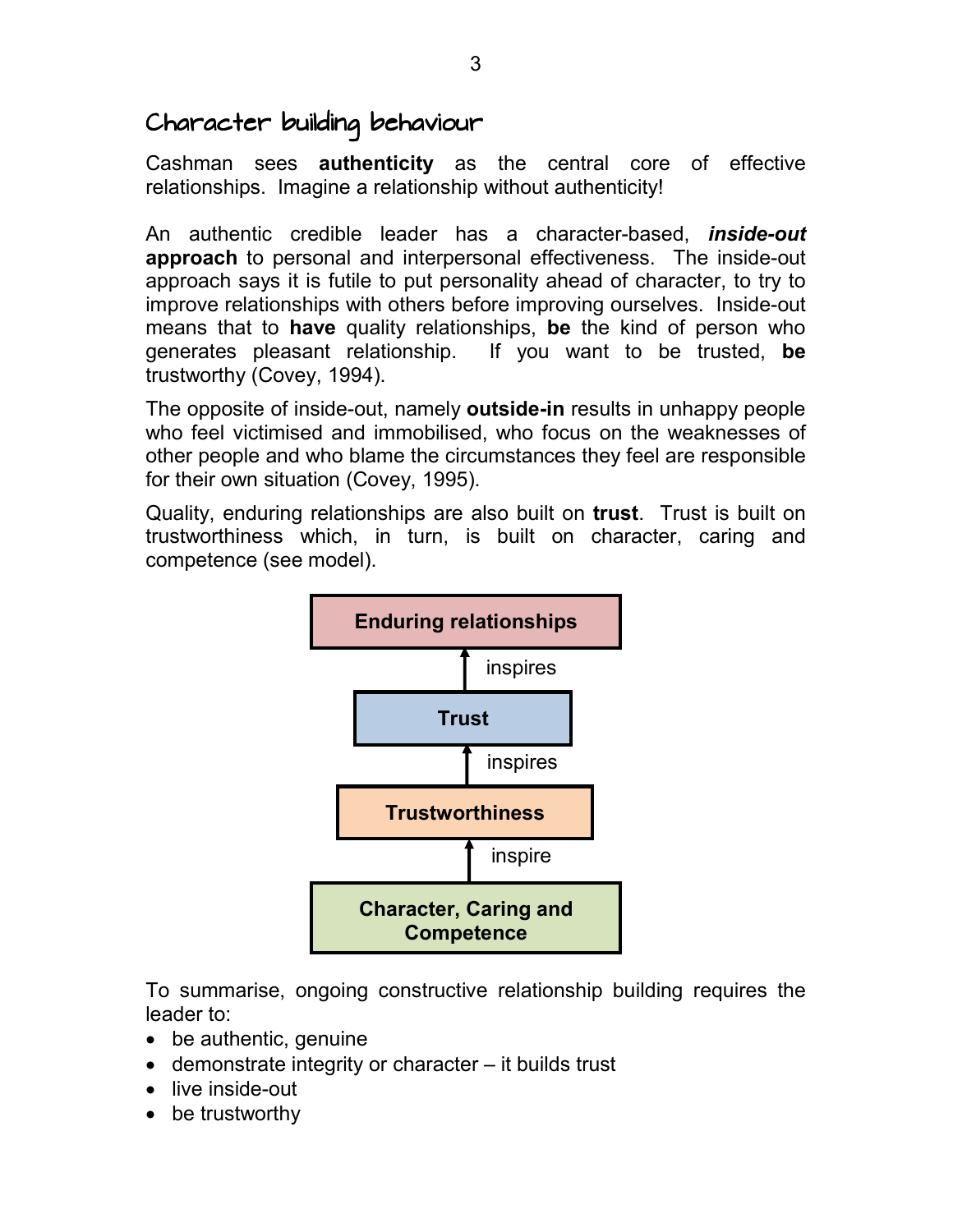#### **3. Building rewarding relationships using your leadership strengths**

The 30 statements in the following Questionnaire all represent important leadership qualities. From these and other a number of core leadership qualities are emphasised:

#### E**thos (**C**haracter) related leadership qualities**

It should be noted that most of the Ethos related leadership traits are prerequisites for building quality relationships.

- **Integrity**
- Authenticity, genuineness
- **Humility**
- Radiating positive energy
- True North directedness
- Lead balanced lives
- Being proactive accountable, response-able
- Abundance attitude
- Intentionally virtues living
- Being a source of inspiration

#### P**athos (**C**aring) related leadership qualities**

- The spirit of service
- Giving honest sincere appreciation
- Synergy through partnership winning with people
- Listening authentically
- Thinking win-win or no deal

#### L**ogos (**C**ompetence) related leadership qualities**

- Competent and skilled as leaders
- Add value to self, others and the organisation
- Accountable for their decisions and behaviour
- Motivate and inspire others
- Manage from the left (brain) and lead from the right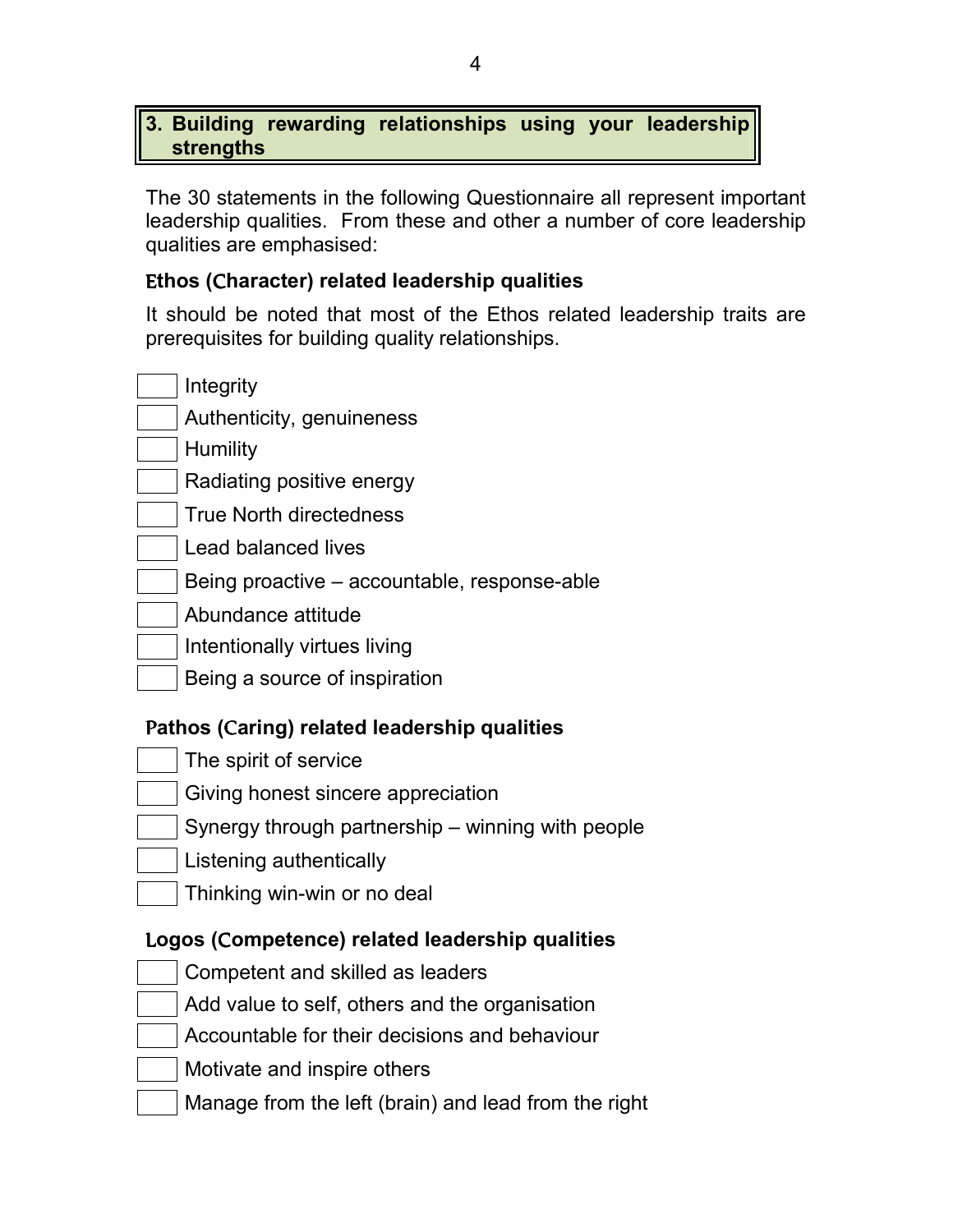#### **Self-Assessment**

Identify your top seven leadership strengths. Then ask yourself how these top leadership qualities could contribute to building rewarding relationships.

In the remaining part of this paper we will reflect on how leadership strengths can contribute to building rewarding relationships. Four of these leadership qualities will be discussed.

#### **ETHOS**

- 1. Integrity character and persona
- 2. Radiant energy by applying the 3:1 ratio positive emotions

#### PATHOS

- 3. The spirit of service
- 4. The partnership principle supported by the power of synergy and a win-win orientation

#### **1. Integrity**

### What is Integrity?

When employees were asked to define Integrity in behavioural terms they used words like *believability* and *credibility.* They use well-known catch phrases like, *They practice what they preach, They walk the talk.* Integrity or credibility is mostly about **congruence between words and deeds.** Integrity is the foundation upon which many other qualities are built, such as respect, dignity and trust.

### Integrity is inside-out

One of the reasons many people struggle with integrity issues is that they tend to look outside themselves to explain any deficiencies in their own character. But the development of integrity is an inside job. Ultimately you are responsible for your choices and your behaviour.

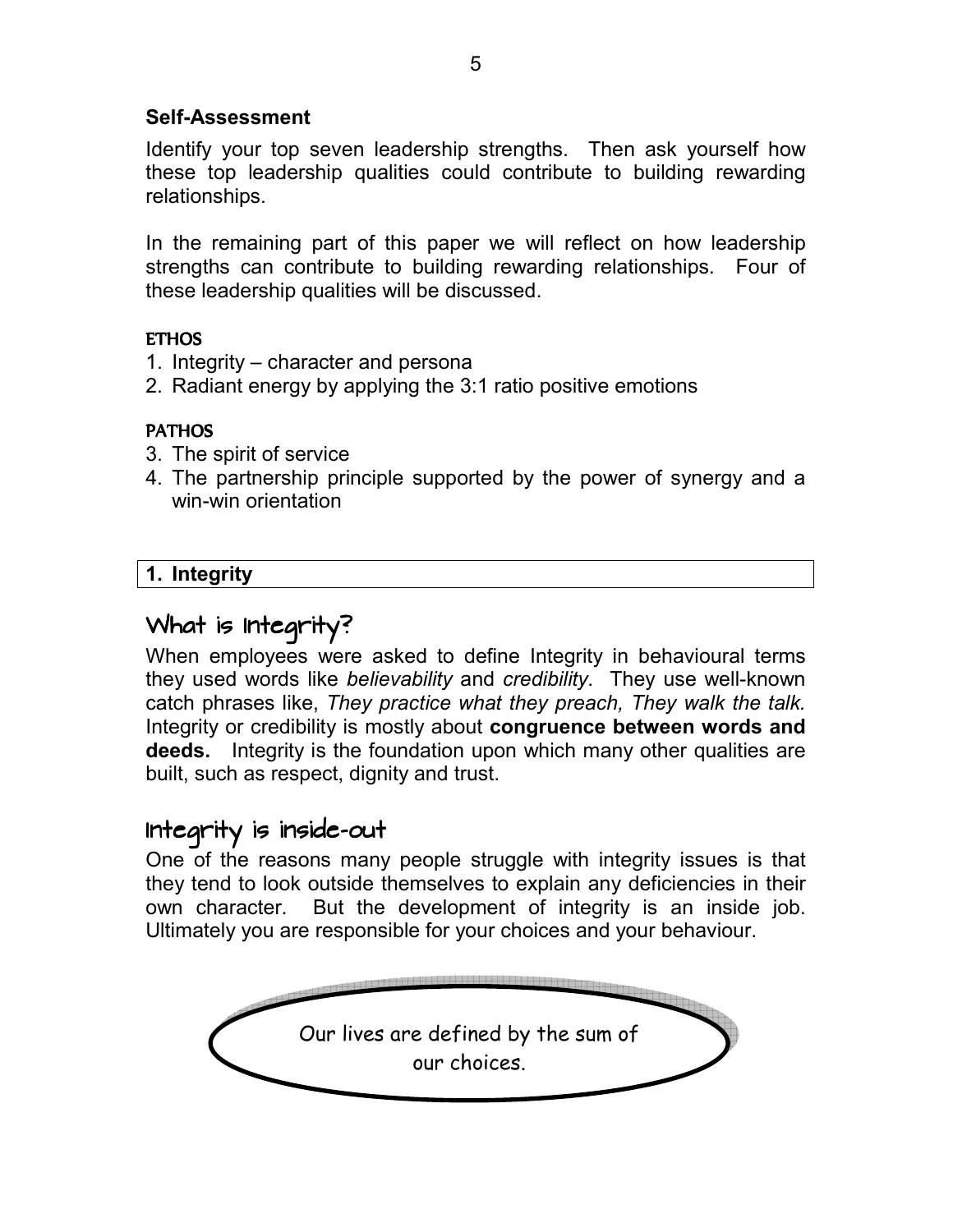### Integrity and reputation

Your integrity or character is who and what you are. Reputation is what you are supposed to be. Reputation grows like a mushroom, it is made in a moment. Your character is built in a lifetime. If a good reputation is like gold, then having integrity is like owning the mine (Maxwell, 1997).



### Assess you Integrity

Please choose one rating in response to each statement by circling the number that corresponds to your rating.

### **Rating**

- $1 =$  Never
- 2 = Infrequently
- 3 = Sometimes
- 4 = In most situations
- 5 = In all situations
- 1. I tell the truth unless there is an overriding moral reason to withhold it<br>to withhold it
- 2. My friends and colleagues know they can depend on me to keep my word
- 3. My friend and colleagues would say that my behaviour is very consistent with my beliefs and values  $\left| \frac{1}{2} \right| 3 \left| 4 \right| 5$
- 4. When a situation may prevent me from keeping a promise, I consult with those involved to renegotiate the agreement
- 5. My colleagues would say that I am the kind of person who stands up for my convictions  $\left| \frac{3}{2} \right| 3 \left| 4 \right| 5$

#### **Interpreting your Score**

- 20 or more: Your level of integrity is praiseworthy. It is quite an achievement in these days to maintain such a high level of integrity.
- Below 15: It will enhance your relationships and career if you could deliberately invest in practicing what you preach.

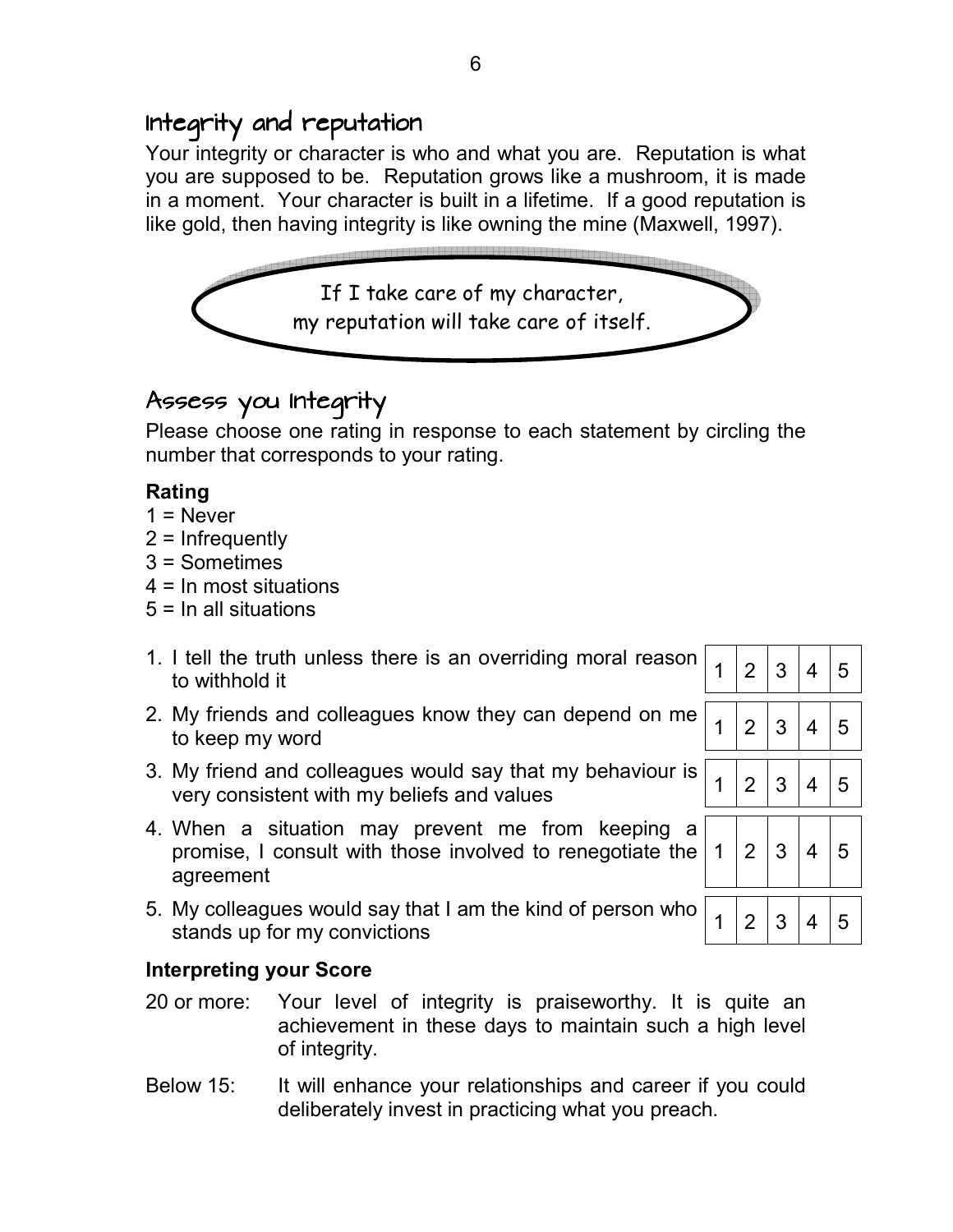### Character and Persona

Is your leadership arising from your *Character*, or is it coming from your *Persona*, the external personality we have created to cope with life circumstances?

Qualities of character include authenticity, purpose, openness, trust, congruence, compassion, and creating value. When we are **In-Character**, we transform circumstances and open up possibilities and potentialities.

Persona is the personality or *mask* we wear to cope with our life experiences. Persona is built to *protect us* from external stressors, as well as internal fears, limitations, and inadequacies. The purpose of persona is to *protect us* and help us cope. Qualities of the persona include image, safety, security, comfort, control, fear and winning at all costs. When we are **In-Persona** we seek to cope with circumstances.

**Character** is associated with leading from the *inside-out*, guided by authenticity. **Persona** is associated with leading from the *outside* and is guided by image, self-interest, avoidance and uneasy presence. Unfortunately our tendency is to work harder on our persona, i.e. our image, than on our integrity.

Personal Mastery is not about eliminating persona. It is about increasing character to such a degree that character is primary and persona is secondary.

To have character supporting persona – the inner supporting the outer – is the goal of Personal Mastery (Cashman, 1998). **The Iceberg Model** below illustrates the relationship between character and persona. Image, techniques, and skills are important for one's success in life, as long as it is supported by character ethic.

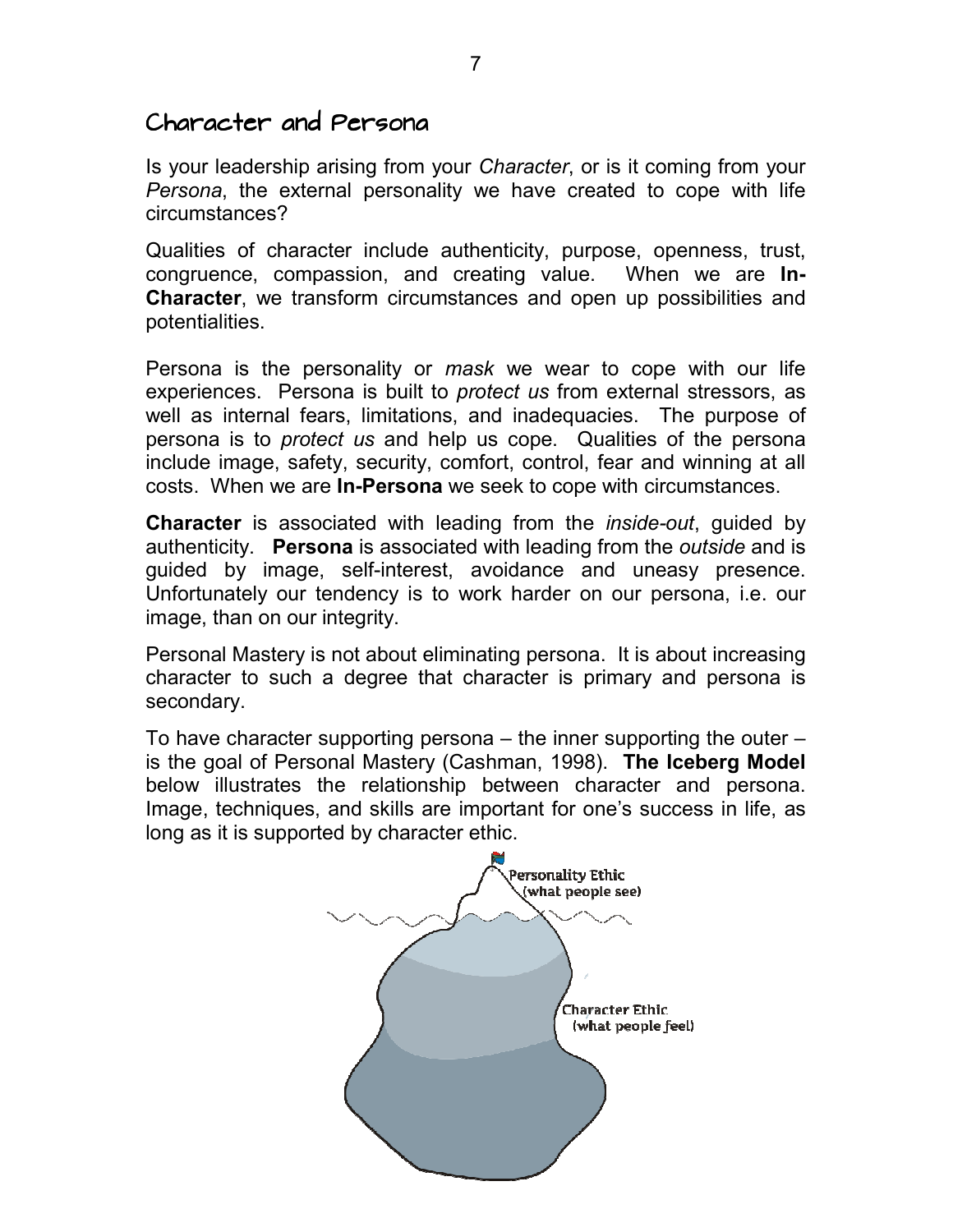#### **2. Radiant energy by applying the 3:1 ratio positive emotions**

### Chronic Fatigue Syndrome

Chronic fatigue syndrome has become one of the top ten complaints of patients in doctor's rooms. It seems that approximately 20 per cent of men and 30 per cent of women experience a more serious fatigue syndrome. Contributing factors are meaninglessness, depression, junk food and lack of exercise.

People who do not experience meaning in life and who are unhappy, have a low morale, are often without courage and life energy and tend to be unproductive. Speaking of life energy – *one out of three persons experience a lack of life energy.* Literature states that seven out of ten South Africans do not deem their lives as meaningful. More than 40 per cent of employees in South Africa feel depressed about their conditions at work.

## What is life energy?

Life energy (L-energy) is the life-giving force which enables us to...

- Think, feel and do
- Communicate and relate with people
- Move
- Work
- Have enough energy and vitality for each day

# Where does Life Energy come from?

Energy input comes from the following sources:

- Universal energy
- Food
- Oxygen
- The sun, heat, light and electromagnetic energy
- Exercise
- Water
- Spiritual energy, e.g. enthusiasm, passion, love, kindness, inspiration
- Mental energy, e.g. creative ideas
- Emotional energy, e.g. joy, excitement, fun

Energy input to each cell takes place via the bloodstream and nervous system. Oxygen and nutrients reach the cells through arterial and fine capillary blood vessels. Electrical impulses which ensure the release of nutrients and oxygen are being guided to the cells via the nervous system.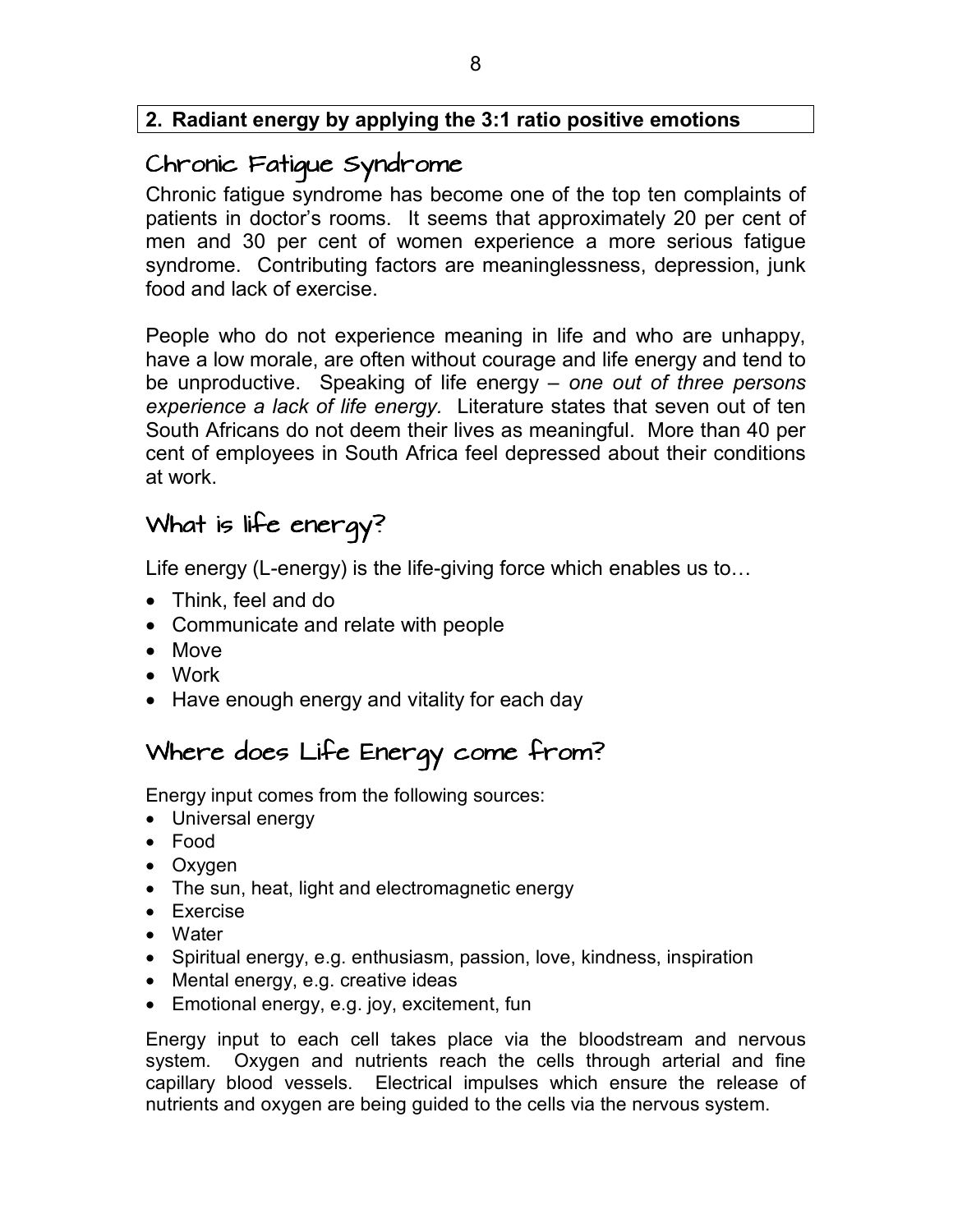# Life Energy Index

The aim of this short questionnaire is to get an indication of your life energy index.

*Award marks as follows:* 

- For each statement, award a mark between 0 and 4 according to the following scale:
	- $0 = Not at all$
	- 1 = Very Seldom
	- 2 = Sometimes
	- $3 =$  Often
	- $4 =$  Mostly
- Write your mark in the block in front of each statement
- Add up your marks and write your total score in the bigger block at the end of the questionnaire.
	- 1. I have enough energy and vitality for each day
	- 2. I enjoy my daily tasks or my work
	- 3. I think people enjoy my company and generally experience me as a positive person
	- 4. My thoughts and feelings about life are generally cheerful and happy
	- 5. I am passionate and enthusiastic about my life



**TOTAL** 

### Interpretation

- **16 20:**  You are seemingly particularly energetic, cheerful, bubbly and a happy person
- **13 15:**  Your energy level seems to be relatively high. You are doing well and maintain a positive outlook on life.
- **10 12:**  Your energy level is on a critical balance between good and low. Determine whether it is only temporary.
- **Below 10:** Your life is characterised by limited life energy and little excitement. Determine whether this is your nature, or if your life circumstances contribute to this.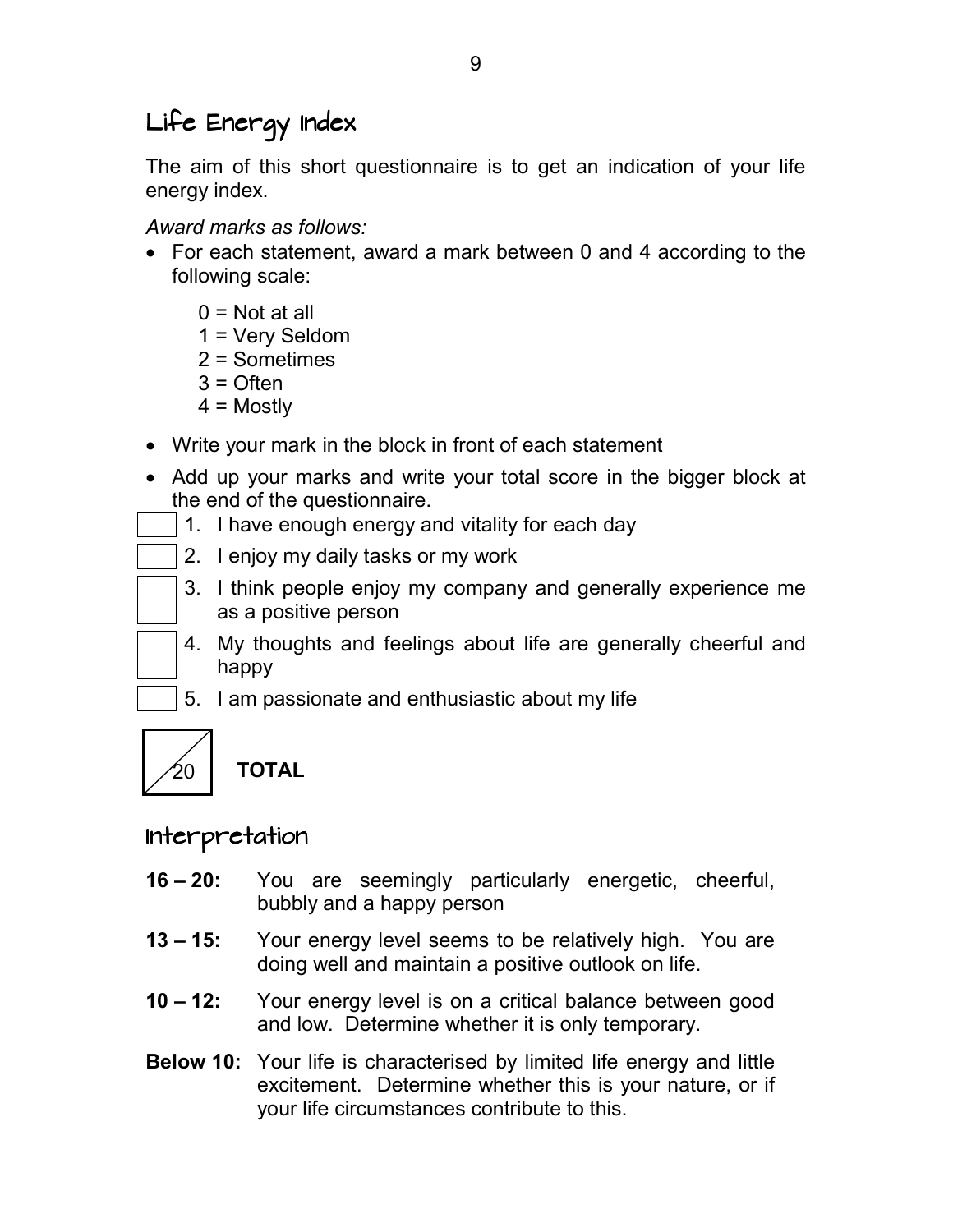# How do we lose life energy?

- **Spiritual:** Energy is lost when a person strays too far from his/her True North, when experiencing meaninglessness, or the person becomes depressed.
- **Physical:** Any physical activity uses energy. Energy is also lost or used due to lack of sleep, physical deterioration due to ageing, illness, physical pain or inflammation.
- **Thoughts:** Negative thoughts are one of the biggest causes of energy drainage.
- **Emotions:** As in the case of destructive thoughts, a lot of energy is used by negative emotions such as worry, anger, aggression, fear and sadness.
- **Relationships:** Demanding and destructive relationships are another big cause for energy loss. In contrast, positive relationships are a source of energy.
- **Work situation:** One loses energy from work anyhow. However, when the work is stressful and unpleasant, it drains the last bit of energy out of you.
- **Life and living circumstances:** It includes factors such as...
	- > unpleasant accommodation,
	- > little or no greenery like a lawn, trees
	- ► too cold or too warm environment
	- noise
	- $\triangleright$  crime, lack of safety
	- > bad or lack of service
- **Financial uncertainty:** Energy is also lost through financial problems and worries.

# The metaphor of the body as a bottle of energy

A person's energy expenditure can be explained by hand of a metaphor. See your body as a bottle filled with energy during the night while you sleep. A good night of peaceful sleep fills the bottle to the brim by the time you wake in the morning. From the moment you wake up, each movement you make, each negative thought and emotion, use some of this energy. The positive or negative influences of people around you and your environment are all factors using your available energy. Fortunately, you replace some of the energy during the day by what you eat, the oxygen you take in, and the positive encounters with pleasant people during the day.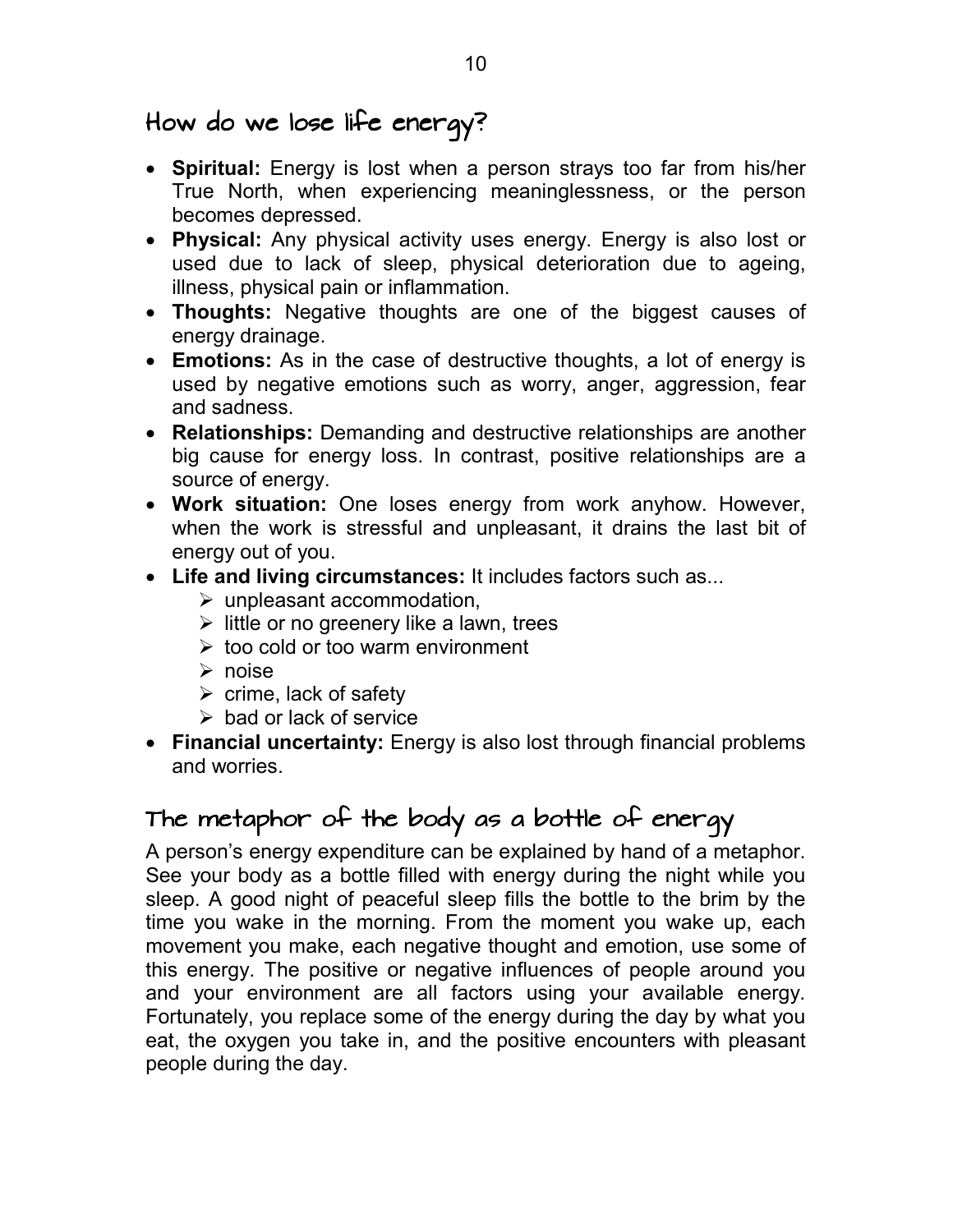# Energy expenditure

Two guidelines determine the use of energy:

- Firstly, energy flows in the direction of our thoughts and attention. What do you focus on?
- Secondly, energy that is not used constructively, is lost, it is wasted energy. It is like a light in your house switched on unnecessarily, or a tap that leaks.

### What do we usually waste our energy on?

We waste energy when we worry about something **nothing can be done** about. Statistics show that 80 per cent of worries never materialise.

We waste energy when we **become angry or unhappy** about trivialities, such as with inconsiderate motorists.

We waste energy when we **become irritated** with the habits and mannerisms of others. Unless you are in a position to change such habits or mannerisms, don't let them negatively impact on you.

We waste energy when we **listen** to the news on the radio or watch news on TV, or watch a programme which is making you angry, irritated or despondent.

We waste energy when we **complain** day after day about the same thing, things that cannot be changed in any case.

In addition to the waste of energy on **destructive things**, it also **damages your health**:

- raises your blood pressure
- raises your LDL cholesterol count
- increases the adrenalin and cortisol level in your body, which is harmful if not used what it is meant for
- inhibits your immune and digestive systems
- raises your risk for cancer, heart-related illness, rheumatism, stomach ulcers, migraine and acne
- damages the protective myelin sheath protecting your nerves through which electrical impulses escape, resulting in energy loss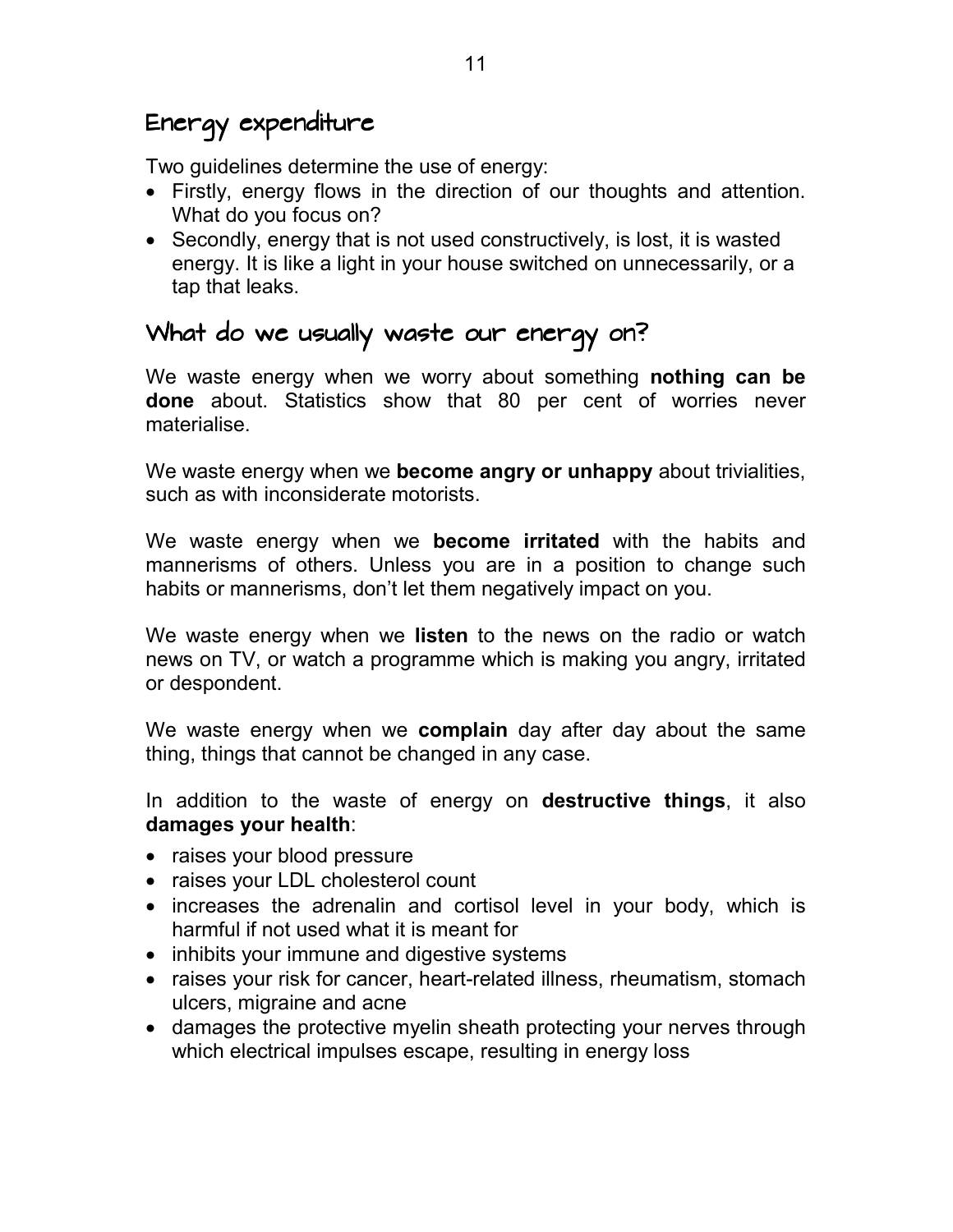# Maintaining life energy through positive thoughts and  $f$ eelings – the  $3:1$  ratio

Dr. Barbara Fredrickson discovered that experiencing positive emotions in a 3-to-1 ratio with negative ones, leads people to a tipping point beyond which they naturally become more resilient to adversity and effortlessly achieve what they once could only imagine. With *positivity*, you'll learn to see new possibilities, bounce back from setbacks, connect with others, and become the best version of yourself.

# Radiating positive energy

The countenances of principle-centred people are cheerful, pleasant and happy. Their attitude is optimistic, positive and upbeat. Their spirit is enthusiastic, hopeful, believing. This positive energy is like an energy field or an aura that surrounds them and that similarly charges or changes weaker, negative energy fields around them. They also attract and magnify smaller positive energy fields. Be aware of the effect of your own energy and understand how you radiate and direct it. Positive people see the oak tree in the acorn and understand the process of helping the acorn become a great oak.

#### **3. The spirit of service**

The word service has its roots in a Latin word *servare* meaning *to protect*, so when we serve we protect and look after, and this can be a very uplifting experience (Williams, 2005).

In a world obsessed with external power, control and domination, serving with our hearts filled with caring cuts across boundaries and sees through appearances, and reminds us of the power that resides in the centre in each of our beings – the power to do good and to be good.

The term Servant Leader was first used by Greenleaf in 1970 in an essay *The Servant Leader* (1977). Greenleaf (1991) defines leaders who display spiritual characteristics as servant leaders. According to him servant leaders are leaders who have a natural feeling that they want to serve first, then conscious choice brings them to aspire to lead. The best test to determine if a leader has a servant heart, is to ask the question: *Do people that they serve become healthier, wiser, freer, more autonomous and more likely to become leaders themselves?*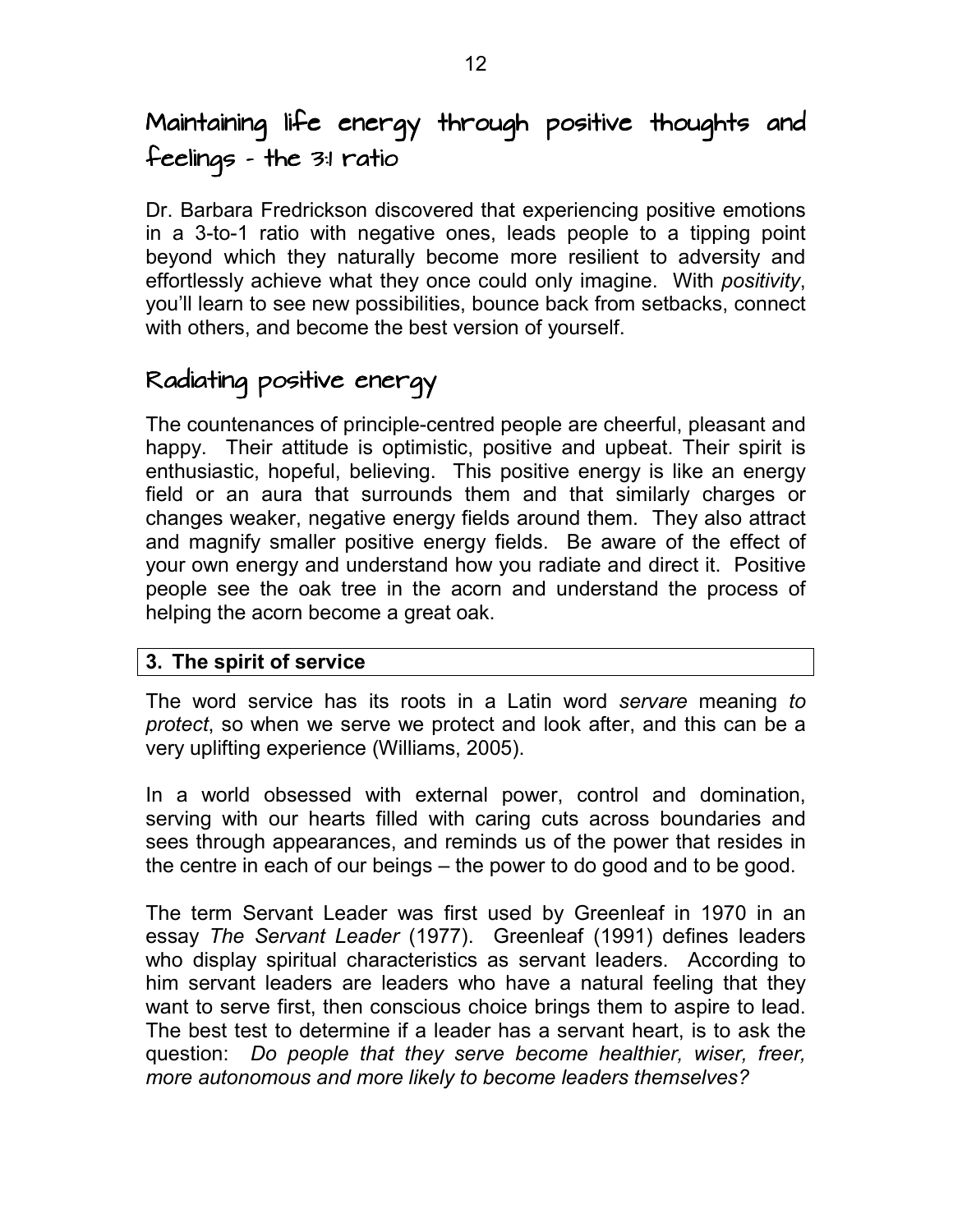The servant leader is different from the individual who is motivated by selfish goals. Winston Churchill captured the spirit of servant leadership when he said, *What is the use of living if not to strive for noble causes*  and to make this muddled world a better place for those who will live in it *after we are gone?*

Service, therefore, is at the core of leadership. Without the spirit of service you cannot move toward a higher standard of leadership. Service-oriented leadership does not mean you always do what the people want. Service must be conducted within the bounds of moral values – it must be *truthful* service. If you are committed to truthful service, you may not always tell people what they want to hear. Gandhi was not afraid to tell the people the unpleasant truths they had to hear to meet their individual responsibilities. Leaders committed to truth and service and not to power and popularity can do this (Nair: 59).



A **key question** every leader must ask him or her-self is, *How do I want to be of service to others?* Ultimately, a leader is not judged so much by how well he or she leads, but by how well he or she serves. All value and contribution are achieved through service.

**At the heart of service** is the principle of *interdependence* and *stewardship*. Interdependence is a cornerstone of synergy and partnership. Having captured the essence of serving authentically, i.e. interdependence and stewardship, the statement of Peter Block in his book *Stewardship* will have deeper meaning: *There is pride in leadership, it evokes images of direction. There is humility in stewardship it evokes images of service. Service is central to the idea of stewardship.* This is why service-oriented top executives abide to the upside-down pyramid approach to leadership (see Figure on the next page):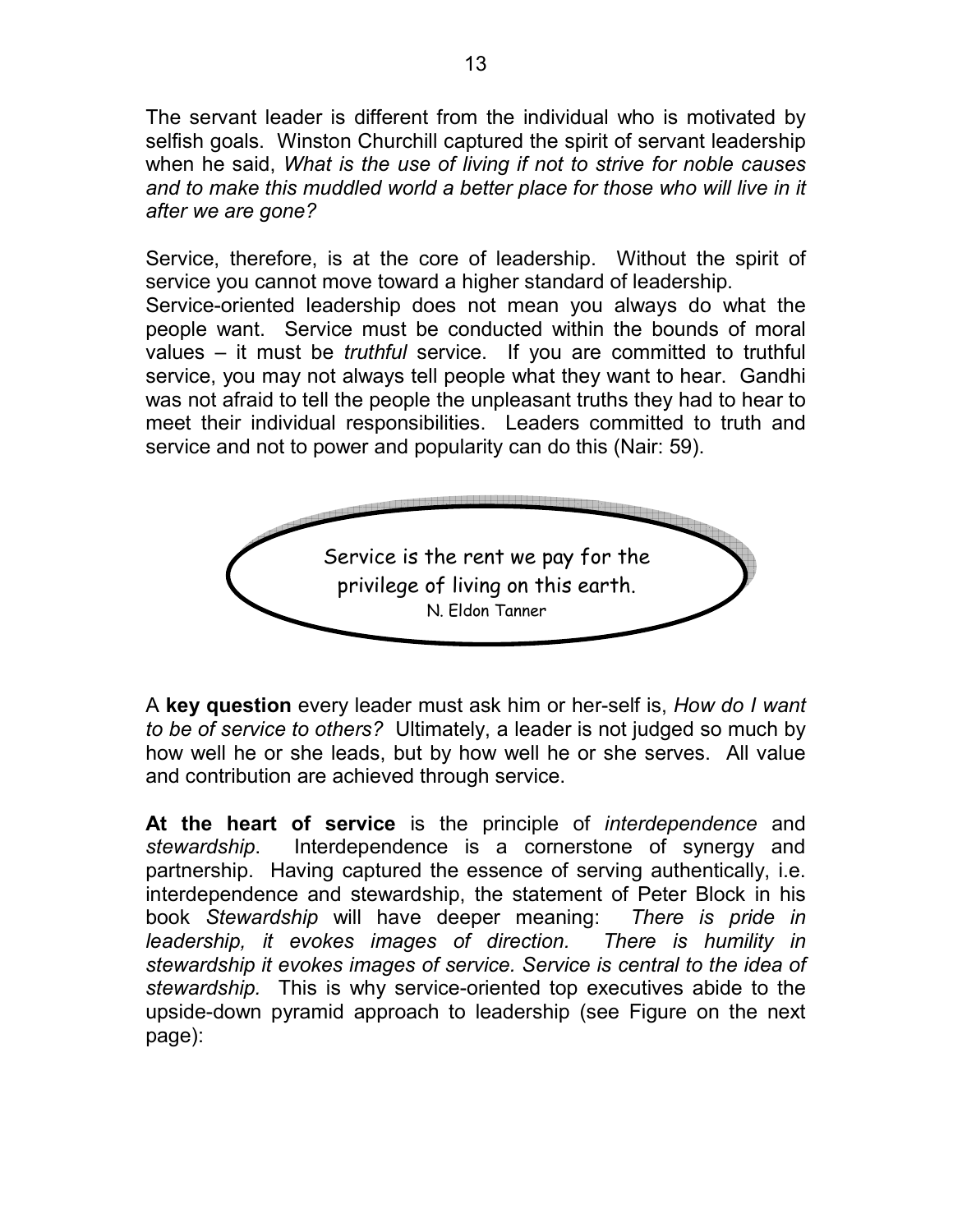

As leaders, when we move from a control-oriented to a service-mindset, we acknowledge that we are not the central origin of achievement. This shift is an emotional and spiritual breakthrough. The more we serve and appreciate others, the more we cooperatively generate value-added contribution.

Service in any form is comely and beautiful. To give encouragement, to impart sympathy, to show interest, to banish fear, to build selfconfidence and awaken hope in the hearts of others, in short, care about them and to show it – is to render the most precious service.

The true nature of a servant leader, then, can be defined as:

- Commitment to moral values
- Commitment to truth
- Interdependent-orientation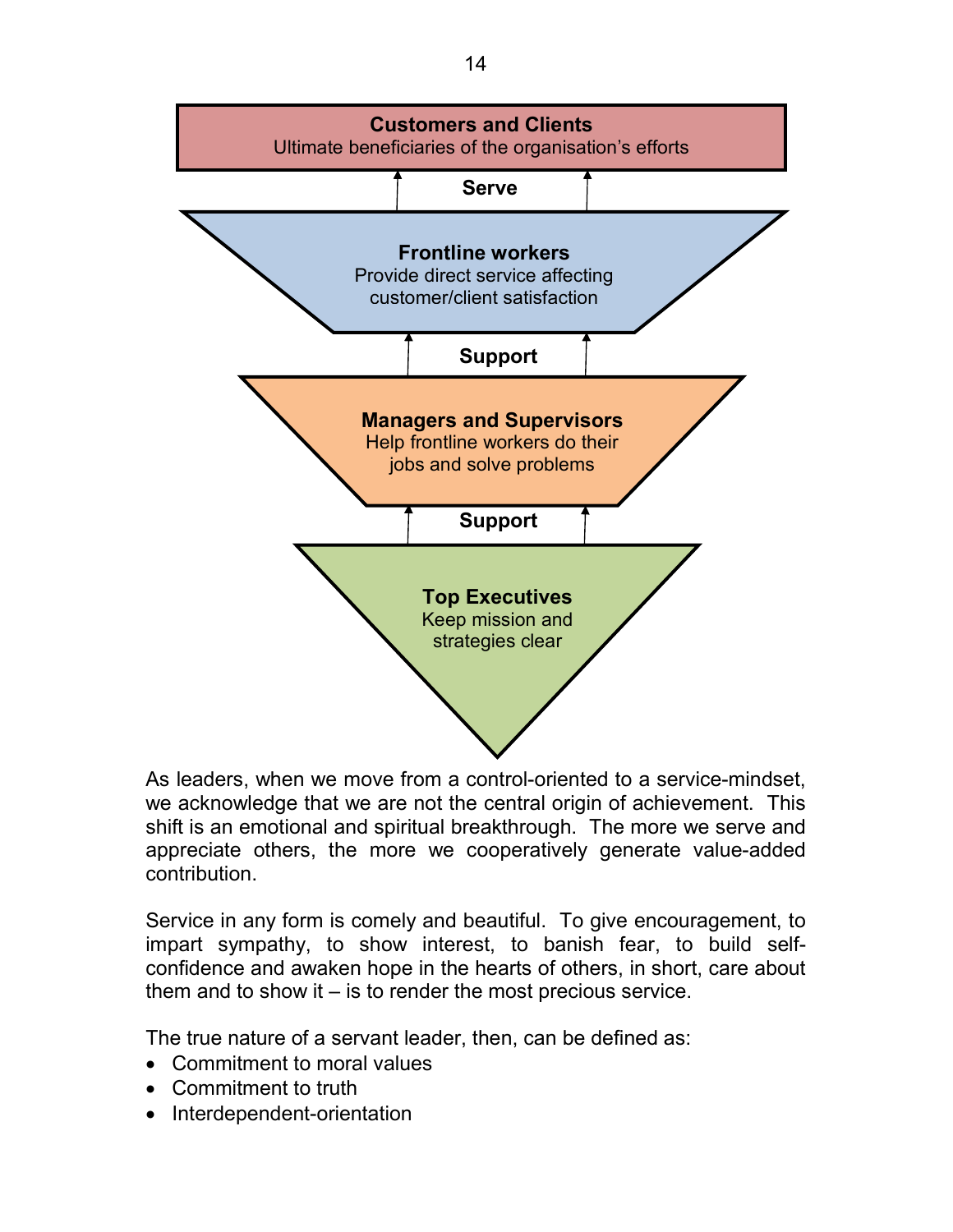- Abundance orientation
- Humility
- Responsible and accountable
- Stewardship
- Empathetic, caring, supportive
- Inside-out attitude, maturity

To **summarise**, Nair identified five steps that will make service the centrepiece of leadership:

- Focus on **responsibilities**, not on rights. Begin with a charter of duties of man and the rights will follow as spring follows winter (Gandhi)
- Emphasise **values-based** service. An enduring spirit of service, one that will lead to a higher standard of leadership, requires a valuesbased approach
- Make a commitment to **personal service** through direct contact
- Understand the **needs** of the people you wish to serve get involved, *feel* their need
- **Reconcile power** with service. Power is to be used for the benefit of those whose trustee you are.

#### **4. The Partnership Principle**

Leaders get things done with people. Working together increases the odds of winning together. This is one of the cornerstones of the partnership principle. However, a number of partnership principles support synergistic, win-win cooperation:

- 1) Winning together is based on the assumption, *You can do what I cannot do. I can do what you cannot do. Together we can do great things (Mother Teresa)*.
- 2) When you partner with others, you lose nothing.
- 3) If you desire to cultivate *win-win* relationships, embrace the partnership principle.
- 4) The whole is greater than the sum of its parts the synergy principle
- 5) Synergistic partnership is characterised by high cooperation and high trust.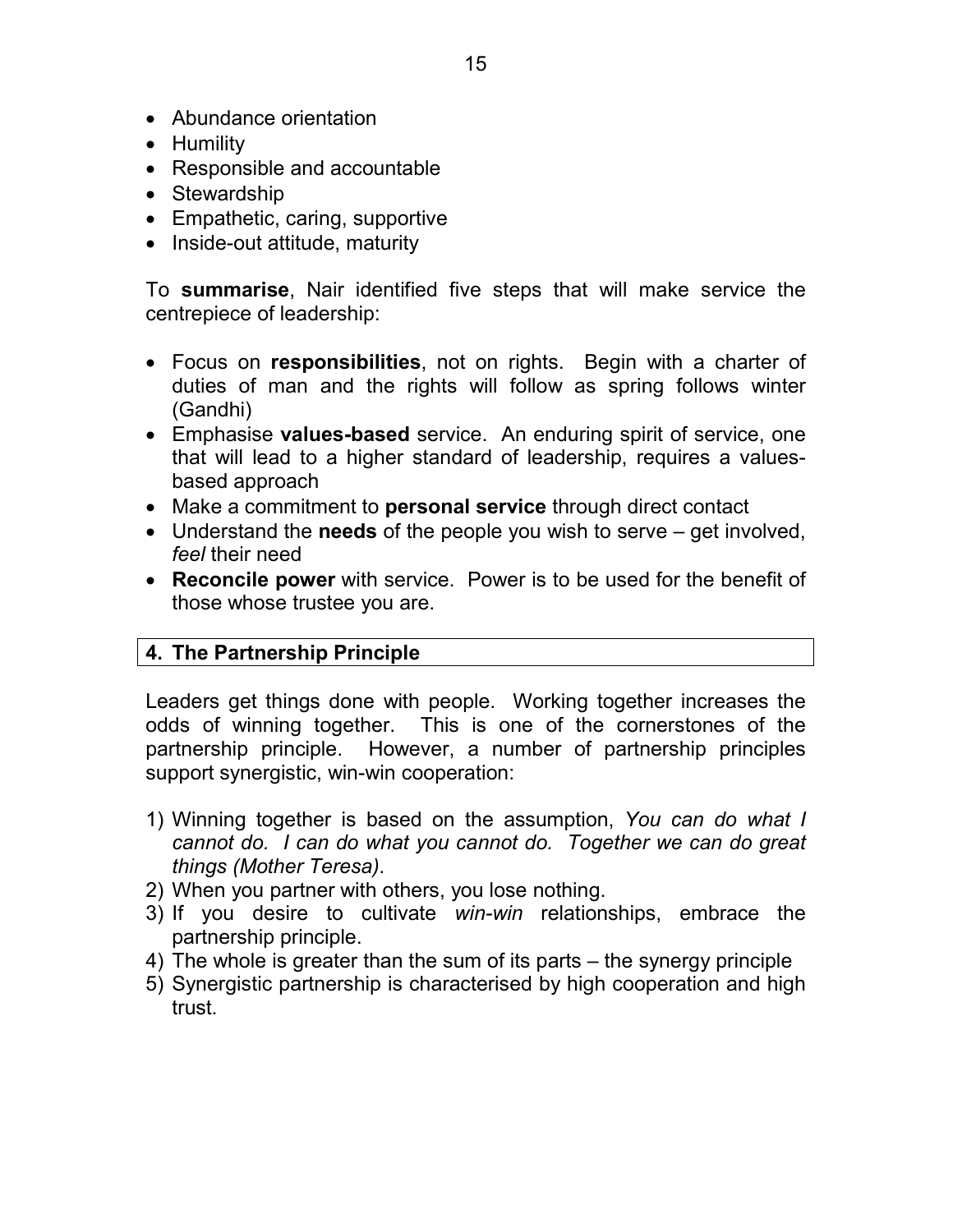

- 6) A win-win partnership implies that all the partners are better off because of the partnership.
- 7) The partnership principle presupposes an **abundance orientation** enough for every one as opposed to a scarcity mentality. An abundance orientation flows out of a deep inner sense of personal worth, security and maturity.
- 8) A partnership where relationship bank accounts are high and involved parties are committed to win-win, creates the ideal springboard for tremendous synergy.
- 9) A partnership **values and embraces the differences** between partners. This is the essence of synergy, valuing mental, emotional and other psychological differences between people. By valuing different perceptions you give each other **psychological air**.

# The three stages of the Partnership Principle

For leaders to learn the Partnership Principle, three stages should be mastered (Maxwell, 2004):

#### **Stage 1: I (we) want to make a difference**

This is the *self-directed* stage. The focus is on me (us) and what I (we) can do. That is not to say you were doing anything wrong. The only problem is that one is too small a number to achieve greatness.